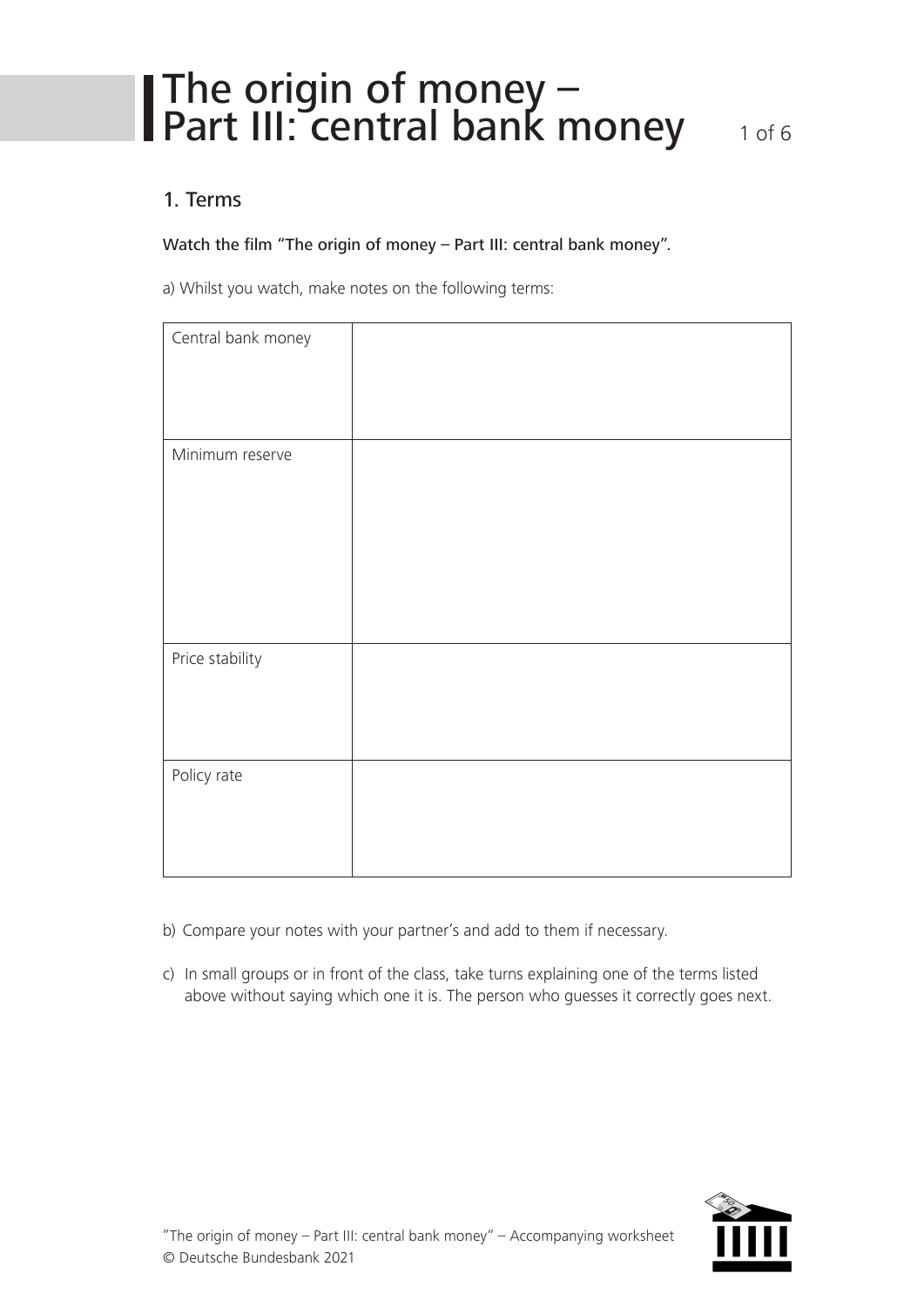### The origin of money – Part III: central bank money 2 of 6

#### 2. Gap-fill

*"Central bank money" is the term used to refer to deposits held at the central bank and cash brought into circulation by the central bank, as only the can create this money. New central bank balances arise when the central bank extends a loan to a commercial bank. If the commercial bank pays back the using its account balance, the central bank money that was previously created . Central bank balances also arise if the central bank purchases assets such* 

*as , or*

*from a commercial bank. By contrast, if the central bank sells an asset to* 

*the commercial bank, the central bank money that was previously created*

*once again .*

*Commercial banks need to hold central bank money in their*

*at the central bank:*

*(1) because the central bank may call for commercial banks to maintain a certain minimum balance on their central bank accounts –* 

*otherwise referred to as the*



*.*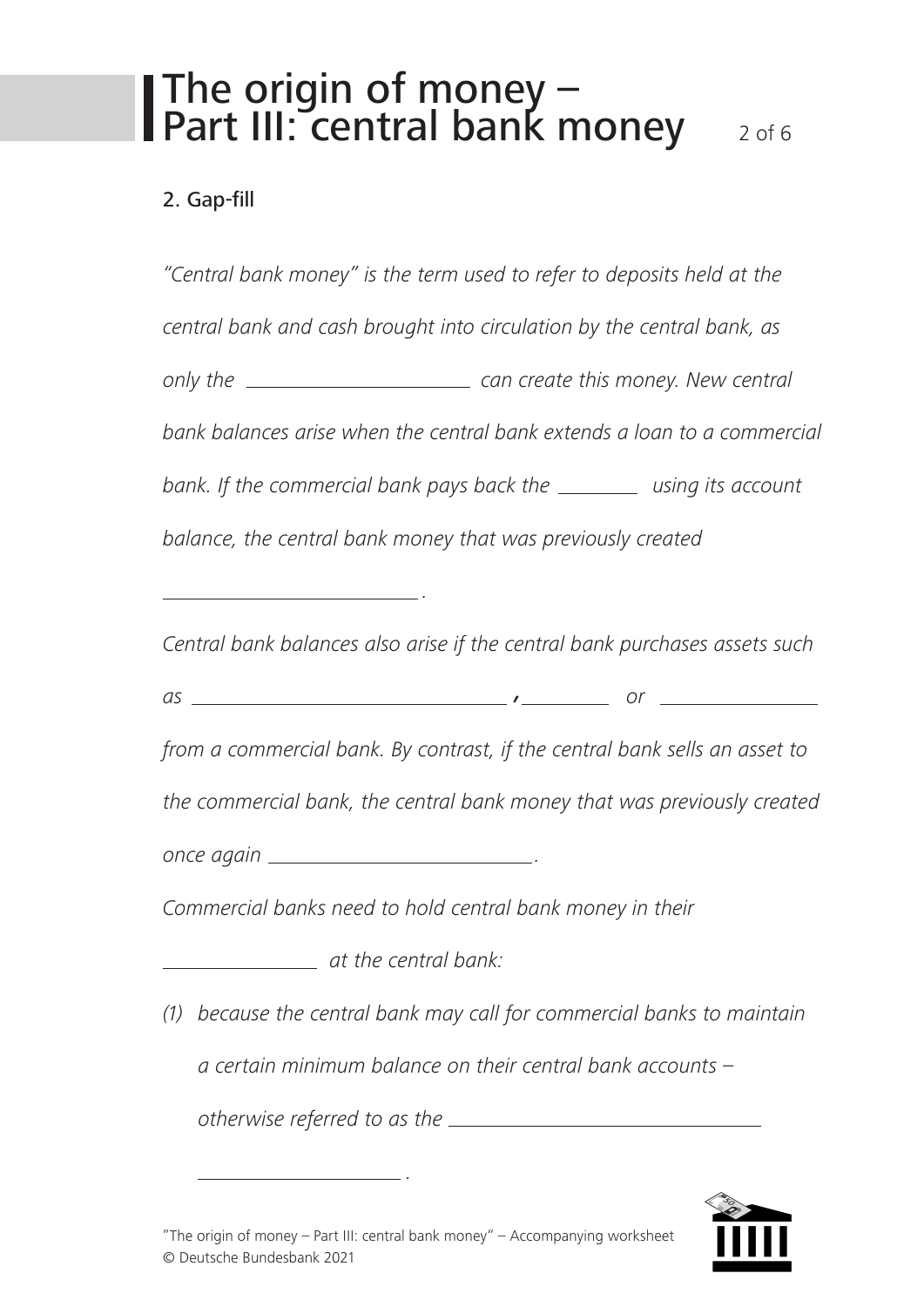### The origin of money – Part III: central bank money 3 of 6

*(2) because their customers are withdrawing more and more .*

*The commercial banks have to obtain this additional cash from the* 

*. To do so, they need*

*that they can draw upon.*

*(3) for cashless .*

*Commercial banks obtain central bank balances by taking out loans* 

*from the central bank. The commercial banks are required to pay*

*on these loans at the ECB's .*

*This, in turn, serves as the lever for the Eurosystem's*

*: the Eurosystem has the option of using the policy rate to* 

*influence interest rate levels in the . If there is a risk* 

*of deflation, the ECB Governing Council will interest rates.* 

*If there is a risk of inflation, the Eurosystem will* \_\_\_\_\_\_\_\_\_\_\_\_\_\_\_\_\_ *interest* 

*rates.*

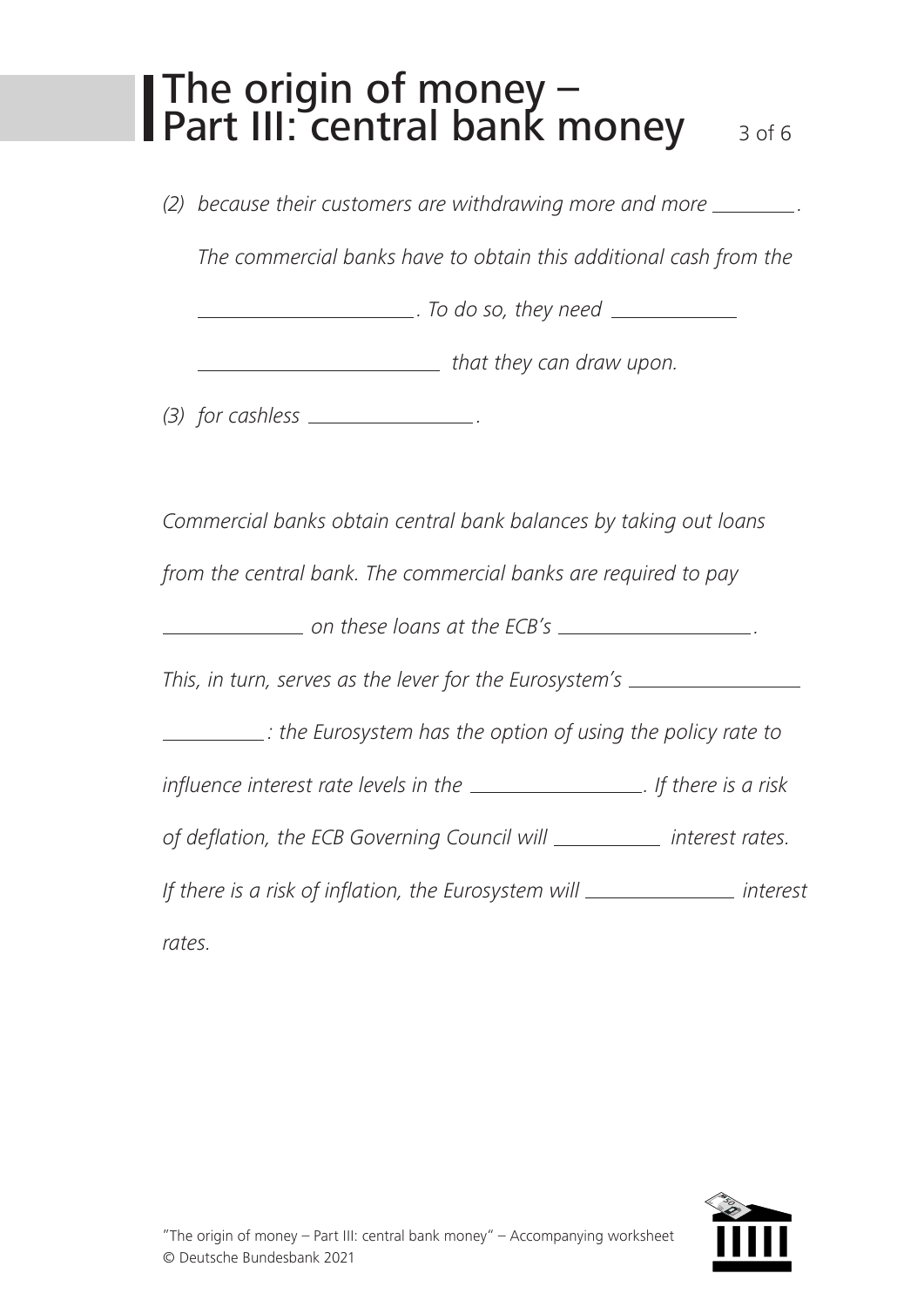### The origin of money – Part III: central bank money 4 of 6

#### 3. A definition for central bank money

Use the words in the cloud to complete the equation.

*=*



*+*

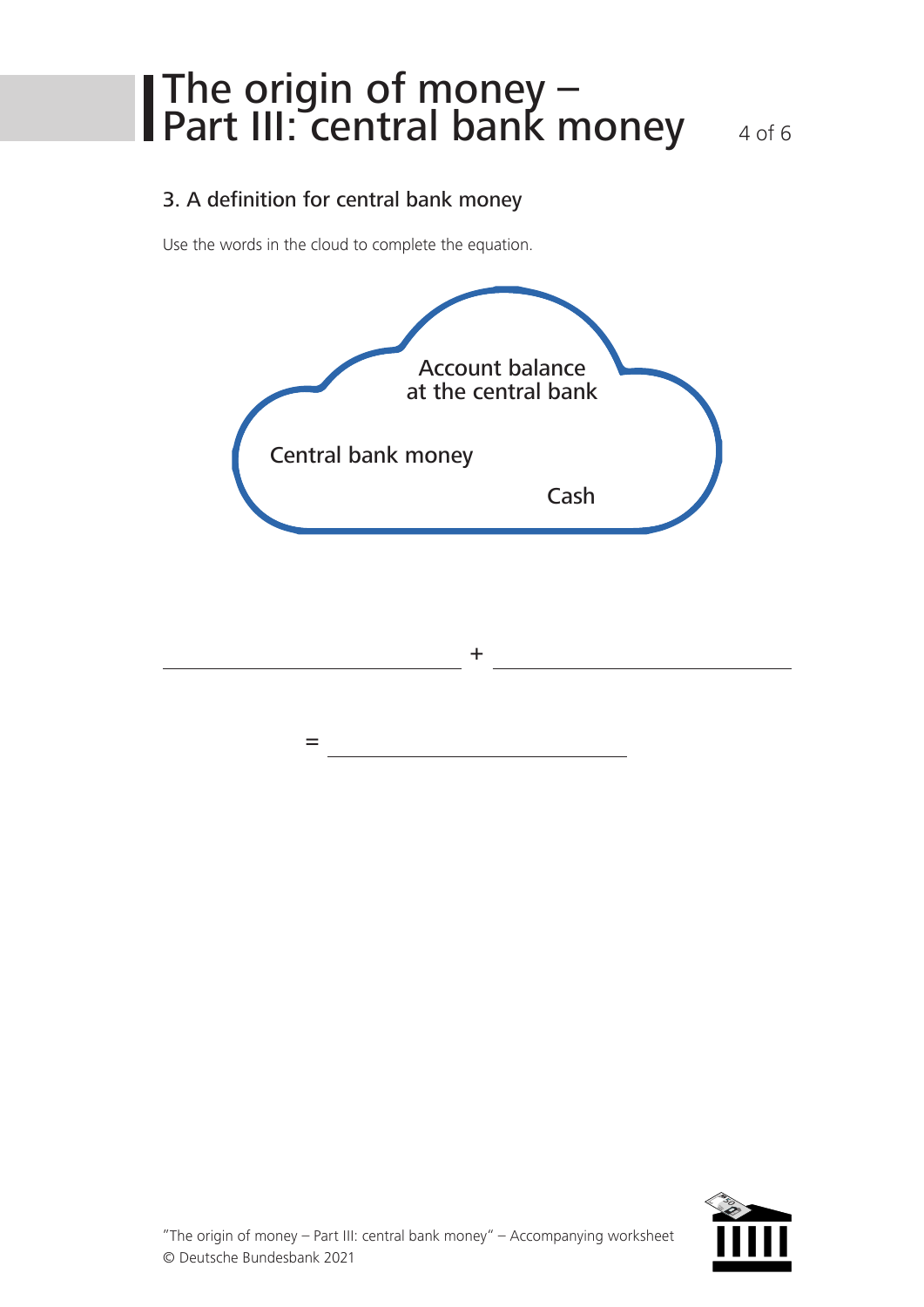# The origin of money – Part III: central bank money 5 of 6

#### 4.Central bank money: how it's created and why it's needed

Sort the following phrases into the correct columns. Watch out though: there are five incorrect phrases that don't belong in either column.

- Central bank purchases property from commercial banks
- Commercial banks print their own banknotes
- Commercial banks buy bitcoin from the central bank
- Holding of a minimum reserve
- Central bank purchases government bonds from commercial banks
- Customer cash withdrawals
- Central bank grants loans to commercial banks
- Borrowing from the government
- Cashless payments between banks
- Central bank purchases gold from commercial banks
- Commercial banks grant loans
- Commercial banks purchase assets from their customers